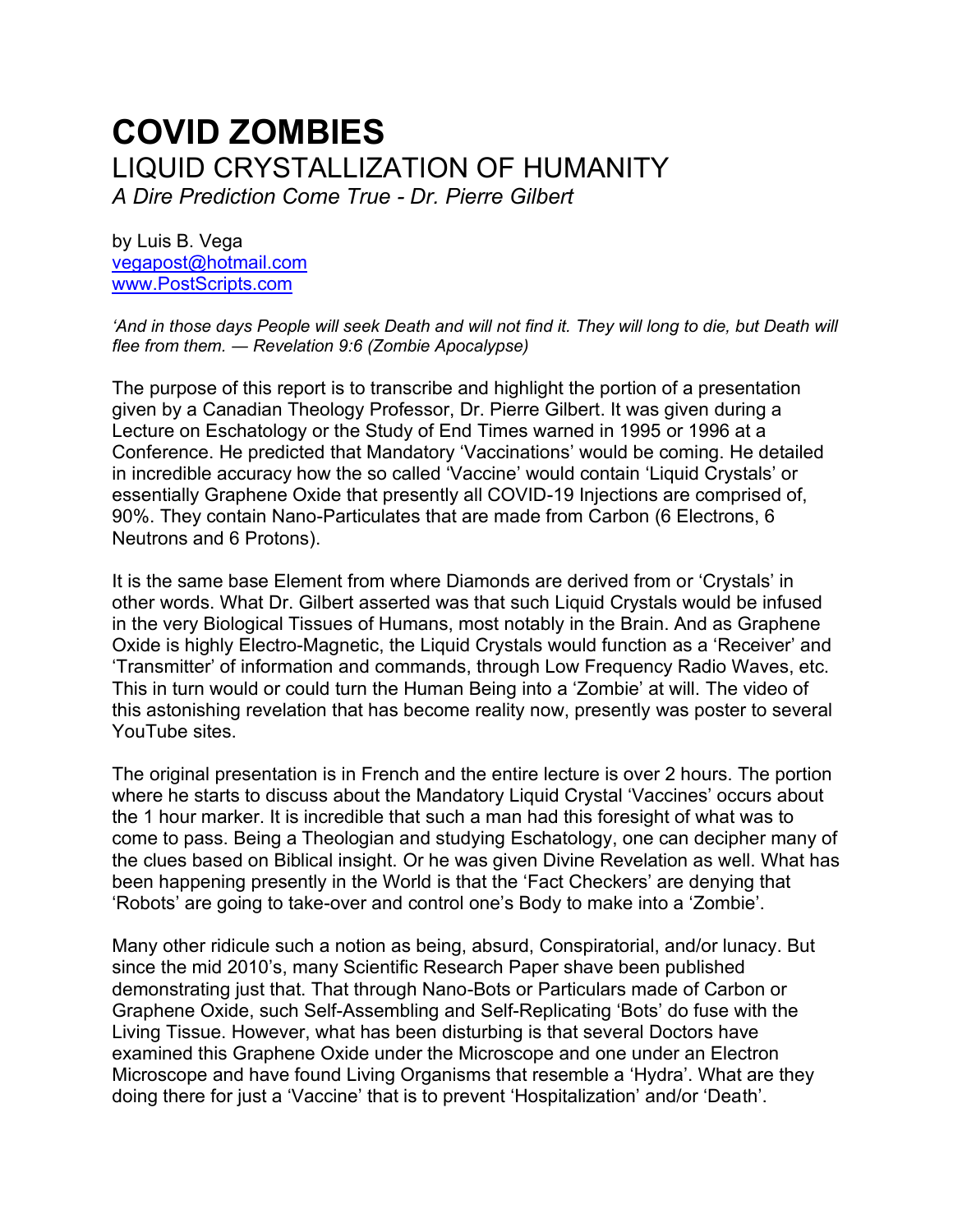## **English Translation Excerpt**

#### *Electromagnetic Fields*

*There is also the Pollution that we will put in the Blood and in the Human Body by creating Infections and then having created these Infections voluntarily, we will create Laws which will force the Population to be given 'Vaccines'. And in these vaccines, there is everything you need for you to be controlled. We will use these 'Vaccines' to introduce Liquid Crystals. These Crystals will lodge in the cells of your Brain. They will become Micro-Receptors to Electromagnetic Fields sent by Waves of 104, which is a very Low Frequency.* 

*And with CBC, these very Low Frequency Waves we will be able to prevent you from thinking. We will be able to make Zombies of you. And do not think that I am at the stage where I think only 1 Hypothesis. What I will tell you when it is done, remember Rwanda. And finally Concentration Camps built by the United Nations and the United States. …I have mountains of photos that show Concentration Camps in the United States and in the North American Territory. And in these Concentration Camps, they will receive only those of you who will not want to agree with the definition of their, 'New Citizen'.* 

## *In Origin French (Canadian)*

*\_\_\_\_\_\_\_\_\_\_\_\_\_\_\_\_\_\_\_\_\_\_\_\_\_\_\_\_\_\_\_\_*

### *Champs Électromagnétiques*

\_\_\_\_\_\_\_\_\_\_\_\_\_\_\_\_\_\_\_\_\_\_\_\_

*Il y a également la Pollution que nous mettrons dans le Sang et dans l'es l'humanité en créant des Infections et ensuite ayant créé ces Infections volontairement on créera des Lois qui obligera la Population à se faire donner des 'Vaccins'. Et dans ces 'Vaccins' il y à là tout ce qu'il faut pour que vous puissiez être contrôlé. On utilisera introduira dans ces 'Vaccins' des 'Cristaux Liquides'. Ces Cristaux se logeront dans les Cellules de votre Cerveau. Ils deviendront des Micro-Récepteur à des Champs Électromagnétiques envoyés par des Ondes du 104, qui est très Basse Fréquence.*

*Et avec CBC, ces ondes à très Basse Fréquence on pourra vous empêcher de penser. On pourra faire de vous des Zombies. Et n'allez pas quoique je suis au stade où je pense une seule Hypothèse. Ce que je vous quand c'est fait, souvenez-vous du Rwanda. Et finalement, des Camps de Concentration construit par les Nations Unies et les aux États Unis. J'ai des montagnes de photos qui montrent des Camps de Concentration, aux Etats Unis ce Territoire Nord Américain. Et dans ces Camps de Concentration, recevra seul parmi vous qui ne voudront pas être d'accord avec la définition du 'Nouveau Citoyen'.*

As many looked into this old video and presentation, what is certain is that what Dr. Gilbert saw and predicted has come true. For example, before the Plandemic was released, the Guardian published the following, 'Genetically Engineered Magneto Protein Remotely Controls Brain and Behavior'.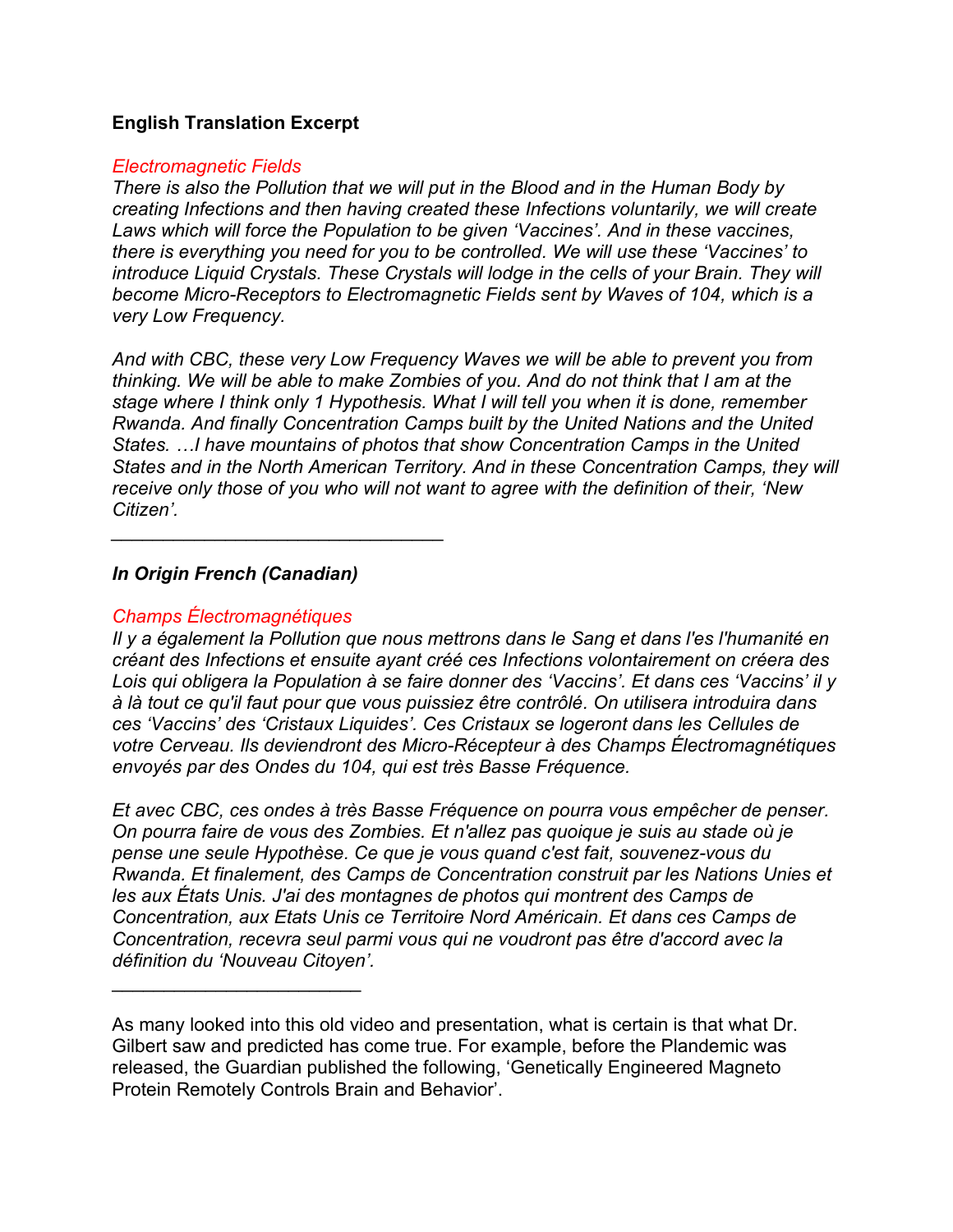The Study showed in 2016 how Living Tissue injected with Graphene Oxide could be, can be manipulated through Radio Waves. Then in 2020, Defense 1 published the following Article entitled, 'A Military-Funded Biosensor Could be the Future of Pandemic Detection'. It reported how Hydrogel, the Patented Name for the Graphene Oxide or the 'Liquid Crystals' were ready to be injected into People. And when did this Article come out? March 20, 2020, right as the National Emergency was declared. And which by the way, is still in play and will never be retracted. Hello 'Brave New World'.

Why would one say that? Guess who largely funded this Research? The 'Usual Suspects', the Bill and Malinda Gates Foundation and DARPA. DARPA is the U.S. Black Operations Agency called, Defense Advanced Research Projects Agency. It researches for the U.S. Department of Defense. What is happening though is that such public information by way of Mainstream Media is still up and un-censored. The real Research and intended outcomes are published in the Medical Journals such as PubMed.com. It is there that many Research Papers on controlling Human Tissue, Organs and Mind have been taken down. One Research Paper, Peer-Reviewed was posted as far back as 2012.

It is titled, 'Actively-Targeted LTVSP@Y Peptide-Modified Magnetic Nanoparticles for Tumor Imaging'. It demonstrated that certain parts of the Body can be controlled through External Frequencies. Why this Research is still available is that it has as its premise, the desire to 'find the cure' for such ailments as Tumors; all noble causes. But if the Research is somehow linked to COVID or 5G Frequency Associations and how that can help 'Heal' or Repair the Body through Injections, those are being Retracted.

Now about Rwanda? Remember? It took place in 1994 where the Tutsi Minority Ethnic Group, mostly were murdered, hacked alive, slaughtered at the hands of the Majority Hutu Group. It was based on centuries of pint-up animosity. If what Dr. Gilbert is insinuating, he believes the Genocide had to do with a degree of 'Zombies' being programmed to kill. Farfetched? There are Super Soldier operations and research where Mind Control Technology has been used and is. See the movie, 'The Men Who Stare at Goats (2009). If one 'Googles' Rwanda Mind Control, nothing will show up. But if one uses DuckDuckGo.com, then the following Rabbit Trails begin.

#### **1-Operation Crimson Mist, Electronic Slaughter in Rwanda** <https://educate-yourself.org/cn/americanmcinbaghdad29may03.shtml>

#### **2-American Mind Control in Baghdad.**

Spooks use technology 'proved' on one-million dead Africans <http://whale.to/b/vialls4.html>

**3-Emotional States and Behavior of Politicians and the Judiciary can be influenced when they are Bathed in Non-Biological Electromagnetic Fields.** <http://stopthecrime.net/wp/category/mind-control/>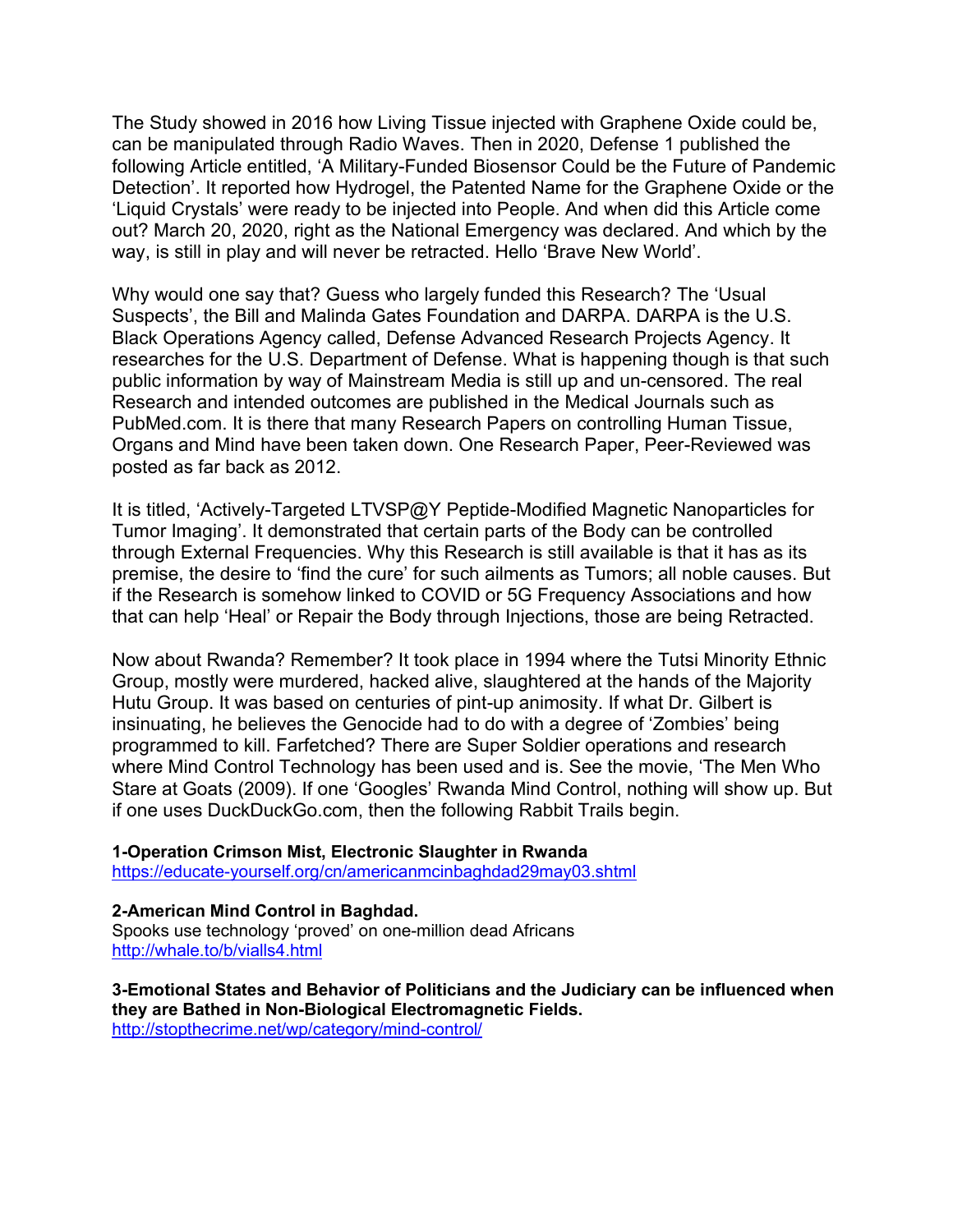Although Bill Gates had not yet been Experimenting with his 'Vaccines' in Africa yet, there has been the U.N. that has always offered-up Africans as alive Guinea Pigs to tryout Big Pharma Medical Devices. All of course in the guise of 'Saving Africa'. One wonders what type of 'Vaccines' were being administered to the region around that time. Was it only then given to the Hutu that were 'wired' then 'Kill' the Tutsis? What set off the mass killings? Was it through another form of Electro-Magnetic Frequencies being delivered by Airplanes perhaps to the Targeted Racial Group? Here are excerpt from the paper, 'American Mind Control in Baghdad. Spooks use technology 'proved' on one-million dead Africans'.

*Where the American 'Mind Controllers' score with their Airborne and Truck Mounted Equipment is by using Microwave Aerials that can be adjusted, in exactly the same way as you would adjust the focus on a variable beam flashlight.* 

*One of the leading lights in this field is Dr. Elizabeth Rauscher-Bise, who was a Nuclear Scientist and Researcher at Lawrence Berkeley National Laboratory, and at Stanford Research Institute, Professor of Physics at John F. Kennedy University of California, Research Consultant to NASA and the U.S. Navy, and a member of IEEE, APS, AAAS, MAA, ANA, AAMI.* 

*Elizabeth Rauscher-Bise identified specific Frequency Effects to induce Nausea, Happiness and many other Behavioral States decades ago. Clearly, Dr. Rauscher-Bise is an enthusiast: 'Give me the money and 3 months', she boasts, 'and I will be able to affect the behavior of 80% of the People in this town without their knowing it. Make them Happy - or at least they will think they are happy. Or Aggressive."*

*In the Rwandan Hutu Tribesmen example shown at the start of this report, the Crew of the C-130 Hercules only needed to know the width of the Target Crowd on the ground, and the width of their own Microwave Beam at any given true altitude in feet [as read directly from the Radar Altimeter].* 

*With those 2 values available, it is then a simple matter to adjust Beam Width to accurately 'bracket' the Target Crowd from any altitude chosen. But this equipment is not just deployed in large lumbering Hercules transport planes. During recent weeks, European Security Experts have concluded that smaller versions of Crimson Mist were recently deployed on the street of Baghdad…*

If this Graphene Oxide that has been injected into Billions now all over the World, is poised to potentially do the same, imagine what will be possible for the Power-That-Be to undertake. These Liquid Crystals are now inside the Bodies of Billions and will, at some point in time be activated by Light or Sound, as in Frequency. As time will be needed for all the Nano-Particles to totally interface every Cell of the Body's Living Tissue, it will give time for the 5G/6G/7G External Networks to come online.

As to be implemented and synchronized to the right Radio Frequency and power for the Human Body. Such that have now the Graphene Oxide in them will respond to EMF Waves carried-out by Wireless Networks. This will now make every person that has the Nano-Bots in them a Living Biological Walking Network, connected, come online. That is if the People do not continue to drop dead from its Adverse Effects.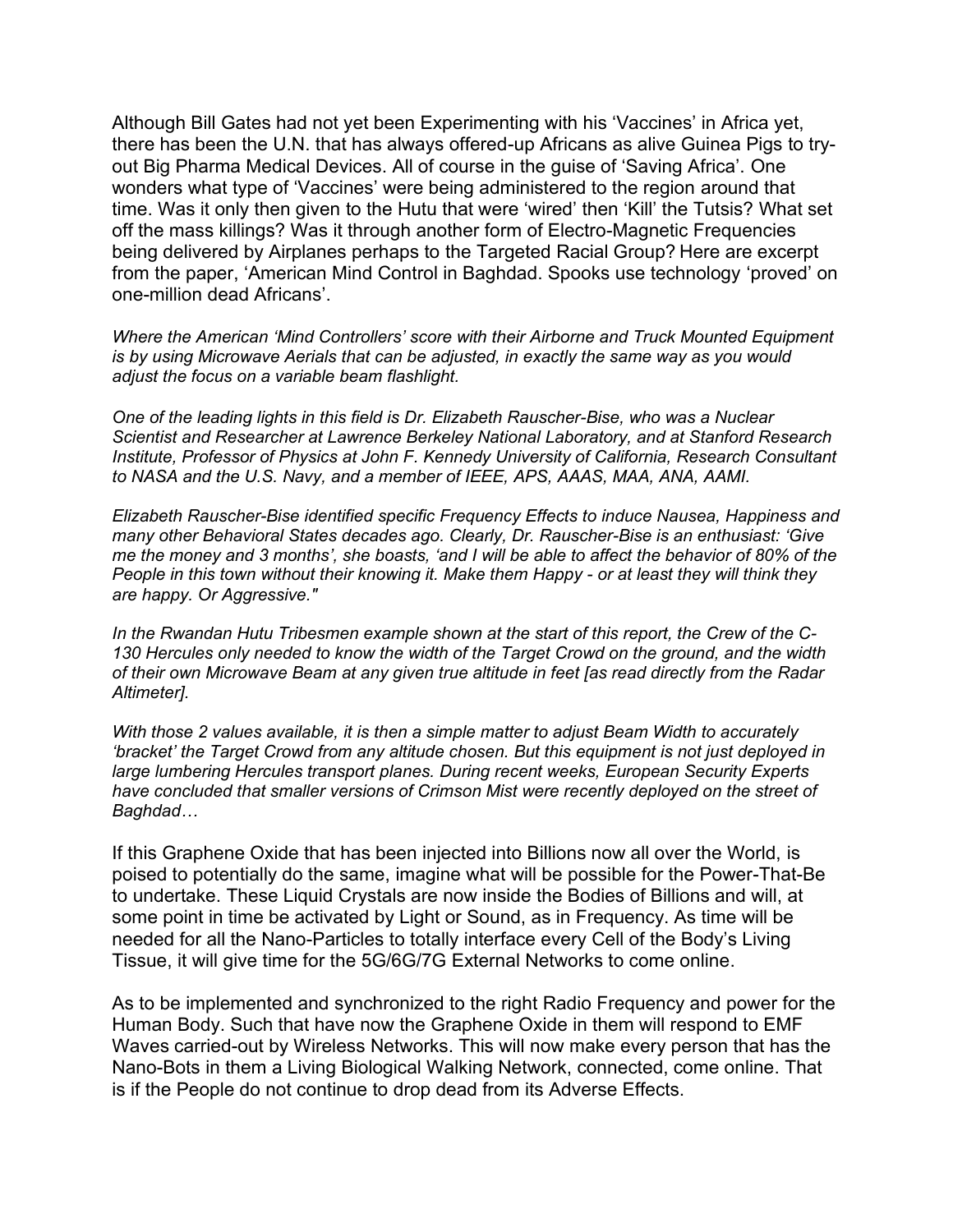And this is one primary reason the People behind this Agenda are going for the very young, the Children. Their resistance to Adverse Effects will likely make them more prone to survive the Adverse Effects and live. According to the several depictions of what it will be like during the coming Tribulation Period, after the Rapture event, it will be like a Zombie Apocalypse, literally.

It will not only be possible to do the same thing that was done in Rwanda, but in a global scale. It will be done silently and remotely in complete secrecy, without having to fly planes over Target Populations. All this takes to Bill Gates and Elon Musk's Low Orbiting Satellite Dragnet that is just about now all in place to fire-up their 'Sky Net'. The 5G+ Wireless Network will then be used to beam the Radio Signals onto all the Earth or en masse. Remember Rwanda.

 $\mathcal{L}_\text{max}$  , and the set of the set of the set of the set of the set of the set of the set of the set of the set of the set of the set of the set of the set of the set of the set of the set of the set of the set of the

#### **Main Sources**

**DR. PIERRE GILBERT - ESQUISSE PROPHÉTIQUE (CONFÉRENCE 1996)** <https://www.youtube.com/watch?v=gBgICMPA6Ps>

Truncated excerpt from the portion dealing with the 'Liquid Crystals' forced into Humans through Mandatory 'Vaccinations'.

#### **DR. PIERRE GILBERT EN 1995**

[DOCUMENTS RARES & INEDITS](https://www.youtube.com/channel/UCSegIc1KZ1LEaRYcl0zrJog) [https://www.youtube.com/watch?v=4\\_vBNIfMotw](https://www.youtube.com/watch?v=4_vBNIfMotw) **Genetically Engineered 'Magneto'**  [https://www.theguardian.com/science/neurophilosophy/2016/mar/24/magneto-remotely](https://www.theguardian.com/science/neurophilosophy/2016/mar/24/magneto-remotely-controls-brain-and-behaviour)[controls-brain-and-behaviour](https://www.theguardian.com/science/neurophilosophy/2016/mar/24/magneto-remotely-controls-brain-and-behaviour)

## **A Military-Funded Biosensor Could Be the Future of Pandemic Detection**

[https://www.defenseone.com/technology/2020/03/military-funded-biosensor-could-be](https://www.defenseone.com/technology/2020/03/military-funded-biosensor-could-be-future-pandemic-detection/163497/)[future-pandemic-detection/163497/](https://www.defenseone.com/technology/2020/03/military-funded-biosensor-could-be-future-pandemic-detection/163497/)

**Defense Advanced Research Projects Agency**  <https://www.darpa.mil/>

Related Articles

**#420: CANADIAN CONCENTRATION CAMPS** <https://www.postscripts.org/ps-news-420.html>

**#575: GOD'S OF THE GENOME** <https://www.postscripts.org/ps-news-575.html>

**#534: GRAPHENE OXIDE** <https://www.postscripts.org/ps-news-534.html>